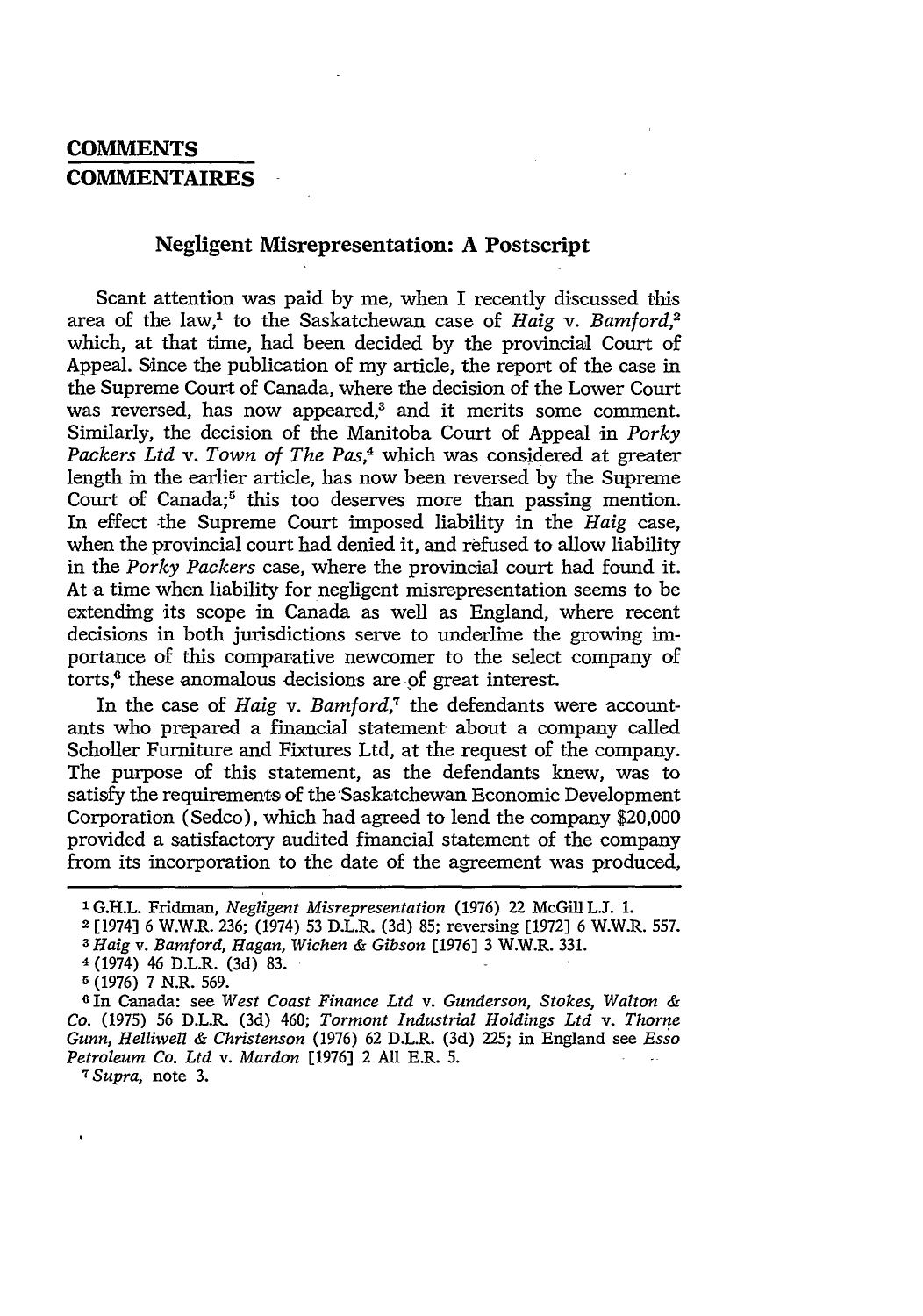and provided also that a further \$20,000 could be obtained by the company by way of equity capital, *i.e.* by the discovery of another investor. Thus the defendants knew that their statement was going to be used by the client, the company, for these purposes. This was the "crucial finding"8 of the trial judge that went undisturbed on appeal, *viz.,*

... that the accountants knew, prior to the completion of the financial statement... that the statement would be used by Sedco, by the bank with whom the company was doing business and by a potential investor in equity capital.

The statement was prepared. It was shown to the plaintiff. He was influenced by the contents of the statement. In consequence he bought over \$20,000 worth of shares in the company and guaranteed a bank loan to the extent of another \$20,000. However, despite this infusion of money, the company, of which the plaintiff had now become president, was again in trouble. It then emerged that in preparing the statement, the accountants had shown a payment of \$28,000 from a company for which the Scholler company had undertaken to do work, as being payment for work completed, when it was really only a prepayment and the money had not yet been earned. That sum was in reality a liability; in the accounts it was treated as revenue. As a result the state of the Scholler company was made to appear better than it actually was. When fresh accounts were made up, after the discovery of the error, the true picture was revealed; the company had made a loss for the period in question, not a profit. If this had been clearly stated, the plaintiff on viewing the accounts would never have invested his money; but it was too late. He was enmeshed in the last throes of the Scholler company and was forced to provide further money to meet the payroll. The company was forced to close its business, the plaintiff losing the value of the shares, the subsequent loan and a further sum under the bank guarantee. He proceeded against the various parties but abandoned suits against all save the accountants.

The trial judge found that the accountants had been negligent and gave judgment for the plaintiff. The Court of Appeal, by a majority, reversed this decision and held that the accountants were not liable. The Supreme Court restored the original judgment and held in favour of the plaintiff. Perhaps the most puzzling feature of this case is the decision of the Saskatchewan Court of Appeal. Why did the majority of that court find for the defendants, at a time when there has been much extension of the notion of liability

*<sup>8</sup> Ibid.,* **333.**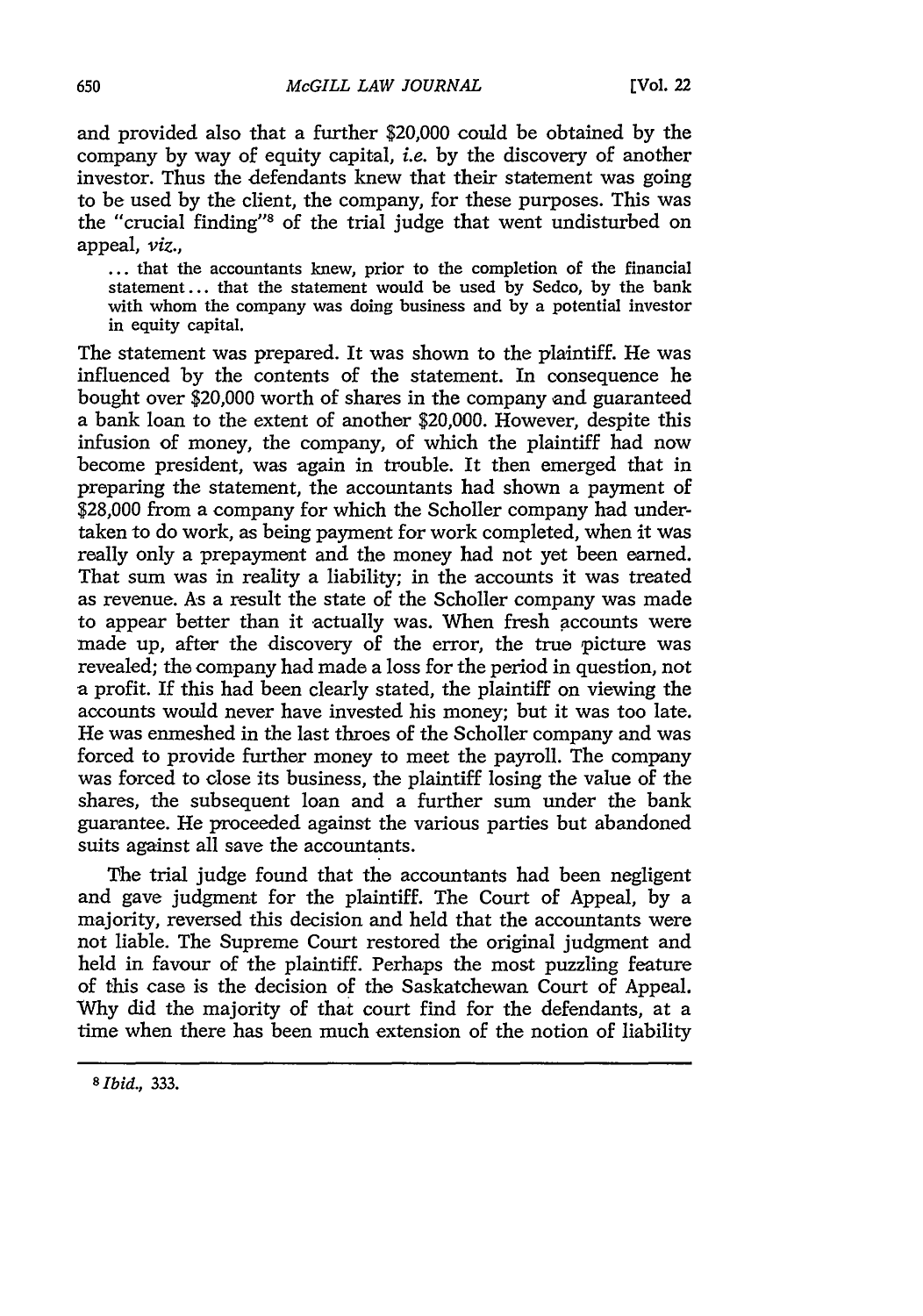for negligent conduct? The decision of the Saskatchewan Court of Appeal seems to be a throwback to the days of *Candler v. Crane, Christmas & Co.9* where the majority of the Court of Appeal, Denning L.I. dissenting, arrived at precisely the same conclusion on facts closely resembling those before the Saskatchewan court.<sup>10</sup> The role of the Supreme Court of Canada in this case is analogous to that of the House of Lords in *Hedley Byrne v. Heller,"l* decided some dozen years after the *Candler* case. The English decisions were at least understandable: the House of Lords did revolutionize the law. How could the Saskatchewan Court, in the 1970's, in the light of English and Canadian authorities (all of which were canvassed by the Supreme Court in the judgment of Dickson **J.)** have reached a decision which appeared to be contrary to the existing state of the law?

The majority of the Court of Appeal decided the case on the ground that there was no duty of care owed by the accountants to the plaintiff. Although the accountants knew, or may have known that the accounts were going to be distributed and shown to potential investors in the company; they did not know the identity of any individual potential investor. In particular, they did not know that the accounts were going to be shown to, and relied on by the plaintiff himself. To Hall and Maguire JJ.A. of the Saskatchewan Court of Appeal, before any duty of care could be owed in such circumstances *(i.e.* with respect to the contents of a financial statement) the potential defendant, the person alleged to be under the duty, had to be aware of the identity of the potential plaintiff, the person to whom the duty was alleged to be owed. Failing that, the only responsibility of the accountants was to be honest and since their mistake was an "honest blunder", they could not be held liable.

The trial judge, Woods J.A. (dissenting in the Court of Appeal) and the Supreme Court of Canada disagreed. It was sufficient "that the accountants knew that the information was intended to be disseminated among a specific group or class", as Dickson J. put it.<sup>12</sup> It was sufficient, in the words of Martland **J.,13** with whom Judson and de Grandpré JJ. agreed, that the accountants knew, prior to the completion of the statement, that it would be used by Sedco, by the bank with which the company was doing business "and by a

**<sup>9</sup> [19513** 2 K.B. 164.

**<sup>10</sup>**See G.H.L. Fridman, *Negligence by Words* (1954) 32 C.B.R. 638 in which the judgments in this case are analyzed.

**<sup>&</sup>quot;1** [1964] A.C. 465.

*<sup>12</sup> Supra,* note 3, 337.

**<sup>13</sup>***Ibid.,* 345-346.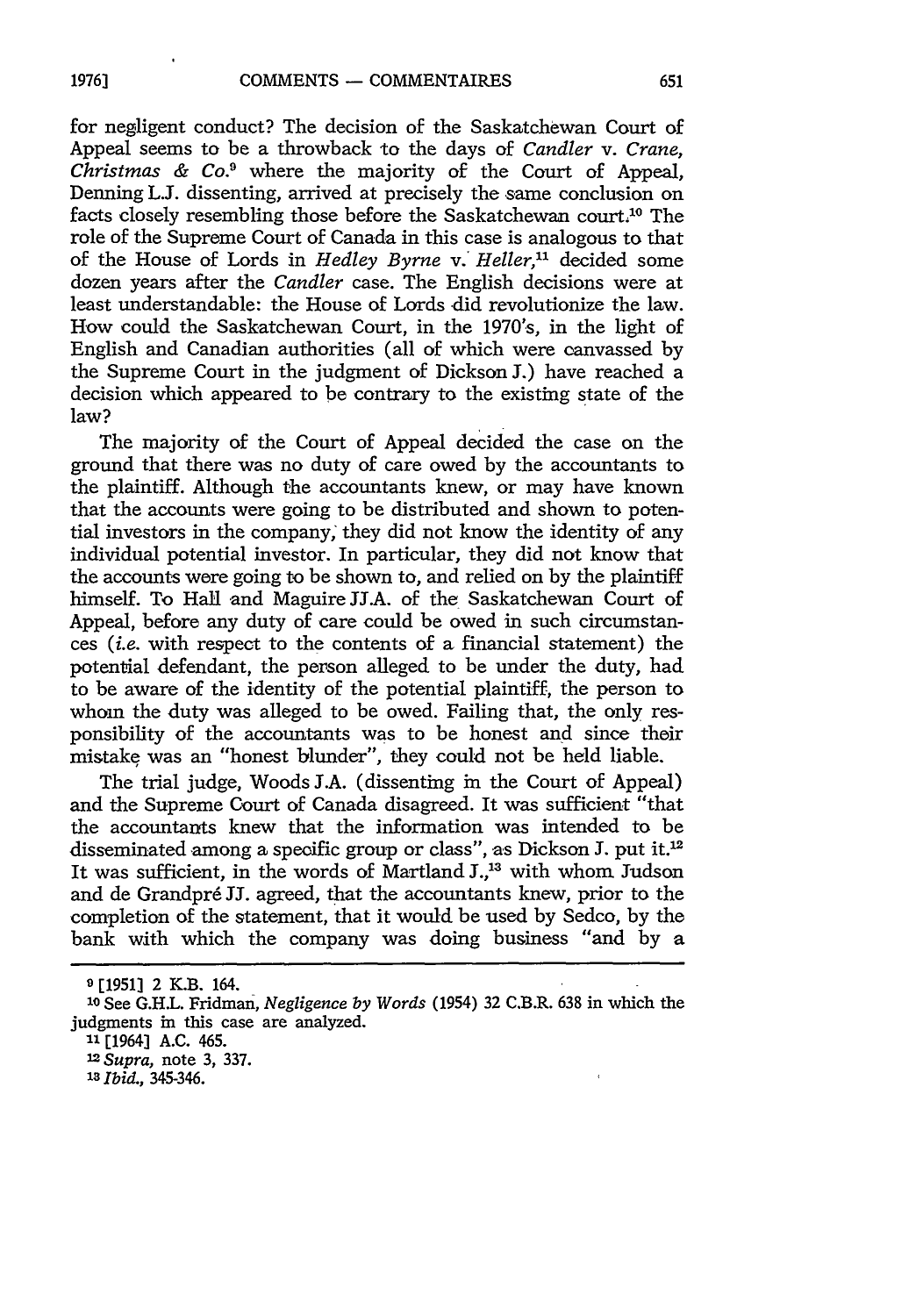potential investor in equity capital". The language of these judges, it will be seen, seems closer to the original finding of fact by the trial judge. The language of Dickson **J.** (Laskin C.J.C., Ritchie, Spence, Pigeon and Beetz **JJ.** concurring), is broader and will perhaps, be a source of difficulty in the future. In his judgment, Dickson **J.** considers the role of accountants in modern business life, the particular English and American cases dealing with accountants, the law of negligent misstatement or misrepresentation in general, and the leading Canadian cases,<sup>14</sup> Wellbridge,<sup>15</sup> Rivtow,<sup>16</sup> and *Nunes Diamonds*.<sup>17</sup> Some attention should therefore be paid to the words and reasoning of Dickson **J.**

The new corporate role in society has resulted in increased responsibility for the accounting profession; statements by accountants can affect the general public as well as actual and potential shareholders. The issue became where to draw the line between indiscriminate liability for financial loss, and liability consistent with general legal principles of negligence. There were three major tests: (i) liability based on *foresight* of use of the financial statement, and reliance thereon, by the plaintiff; (ii) liability based on actual *knowledge* of the limited class that would rely on the statement; (iii) liability founded on *actual knowledge* of the precise person, the plaintiff, who was going to use and rely on such statement.<sup>18</sup> Each of these tests of liability, it may be said, recognizes in a different way the concept of liability for the economic consequences of a misleading financial statement. They differ, however, in material respects. The first is based on "foresight": what the reasonable man would expect in the circumstances, the familiar test of responsibility for negligence where physical harm to a person or his property is involved. The remaining tests rely upon "knowledge", actual appreciation of the facts and awareness that a specific consequence will occur. Clearly this is a narrower and stricter test of responsibility. But, as Dickson J. explained, actual knowledge of a limited class is a broader test than actual knowledge of the identity of the plaintiff.<sup>19</sup> The Supreme Court adopted the broader test but left open the question whether "mere" foresight would have sufficed. In all

<sup>14</sup>*Supra,* note 1.

**<sup>15</sup>***WelIbridge Holdings Ltd v. Winnipeg* [1971] S.C.R. 957.

**<sup>-1</sup>** *Rivtow Marine Ltd v. Washington Iron Works* [1974] S.C.R. 1189.

**<sup>17</sup>***J. Nunes Diamonds Ltd v. Dominion Electric Protection Co.* [1972] S.C.R. 769.

**<sup>18</sup>***Supra,* note 3, 338.

**<sup>19</sup>***Ibid.,* 339.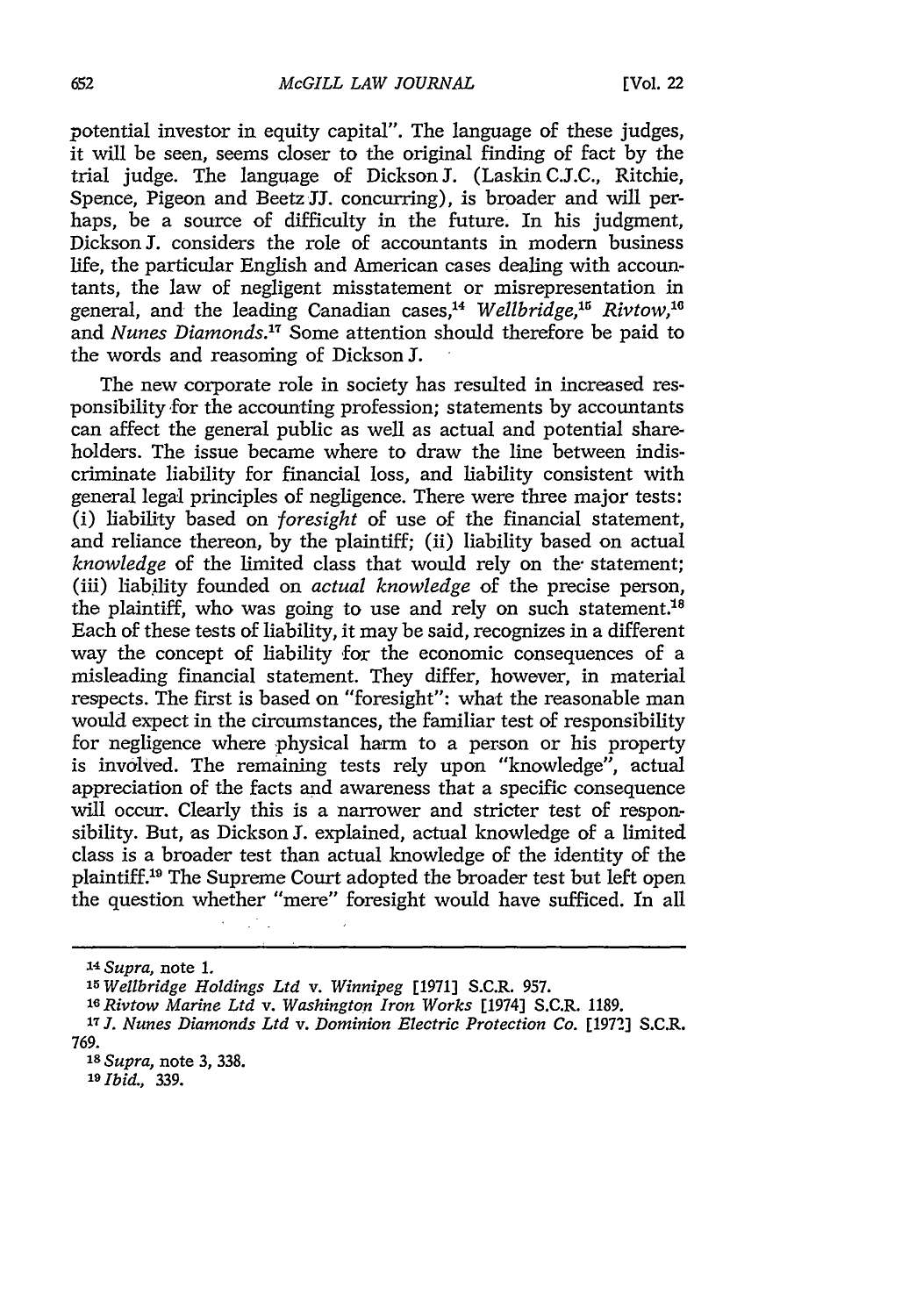the circumstances of this case there was the requisite actual knowledge and that was enough to found liability.

There can be little doubt that this conclusion, as to the type of knowledge required in such cases, is supported by English, American and Canadian authority. The dissenting judgment of Denning L.J., as he then was, in the *Candler* case,<sup>20</sup> the distinction between the famous American cases of *Glanzer* v. *Shepard,21* and *Ultramares Corp. v. Touche,2* more recent American decisions which distinguish the fact-situation in the *Ultramares* case<sup>23</sup> and the *ratio decidendi* in *Hedley Byrne* v. *Heller:24* all point in the same direction. If there was knowledge of the use that was going to be made of the statement, liability arises. Whether foresight of use is sufficient is not so clear. This may depend upon whether the courts will accept 'the notion of "undertaking" or "assumption" of responsibility flowing from the agreement to enter into a particular relationship with a person.

Perhaps we have not yet reached this stage in the development of liability for negligent misstatements. The cases thus far, in various jurisdictions, appear to have stressed factors such as the representation of the defendant as to his skill or expertise, the knowledge of the defendant as to the consequences that would flow from his statement, and the ultimate proximity between the acts of the defendant and the financial injury suffered by the party relying upon the statement. In emphasizing "knowledge", the actual appreciation of what would be likely to happen, the courts appear to be coming down in favour of as objective a view of the law as possible. In other words, they seem to be trying to avoid making any more policy decisions than were inherent in *Hedley Byrne v. Heller.25* To adopt a test of foreseeability, or of assumption of responsibility, as Dickson J. pointed out, would invite more subjectivity. The courts would be continually struggling with the issue: Should we impose liability for this kind of harm on this kind of defendant?<sup>26</sup> Since the judgment of Lord Denning, M.R. in *Dutton v. Bognor Regis U.D.C.*<sup>27</sup> there is

*<sup>20</sup>Supra,* note **9.**

**<sup>21233</sup>** N.Y. **236** (1922). The public weighers of goods knew what would be the effect of the certificate as to weight which they issued.

**<sup>22225</sup>** N.Y. 170 (1931). The accountants did not know that the balance sheet they had prepared was going to be shown to a factor who advanced money to the company on the strength of the document.

*<sup>23</sup>Rusch Foctors, Inc. v. Levin* 284 F.Supp. 85 (1968); *Rhode Island Hospital Trust National Bank v. Swartz* 455 **F.2d** 847 (1972).

*<sup>24</sup>Supra,* note **11.**

**<sup>25</sup>***Ibid.*

*<sup>26</sup>Supra,* note 3, 341.

**<sup>27</sup>**[1972] **1** Q.B. 373.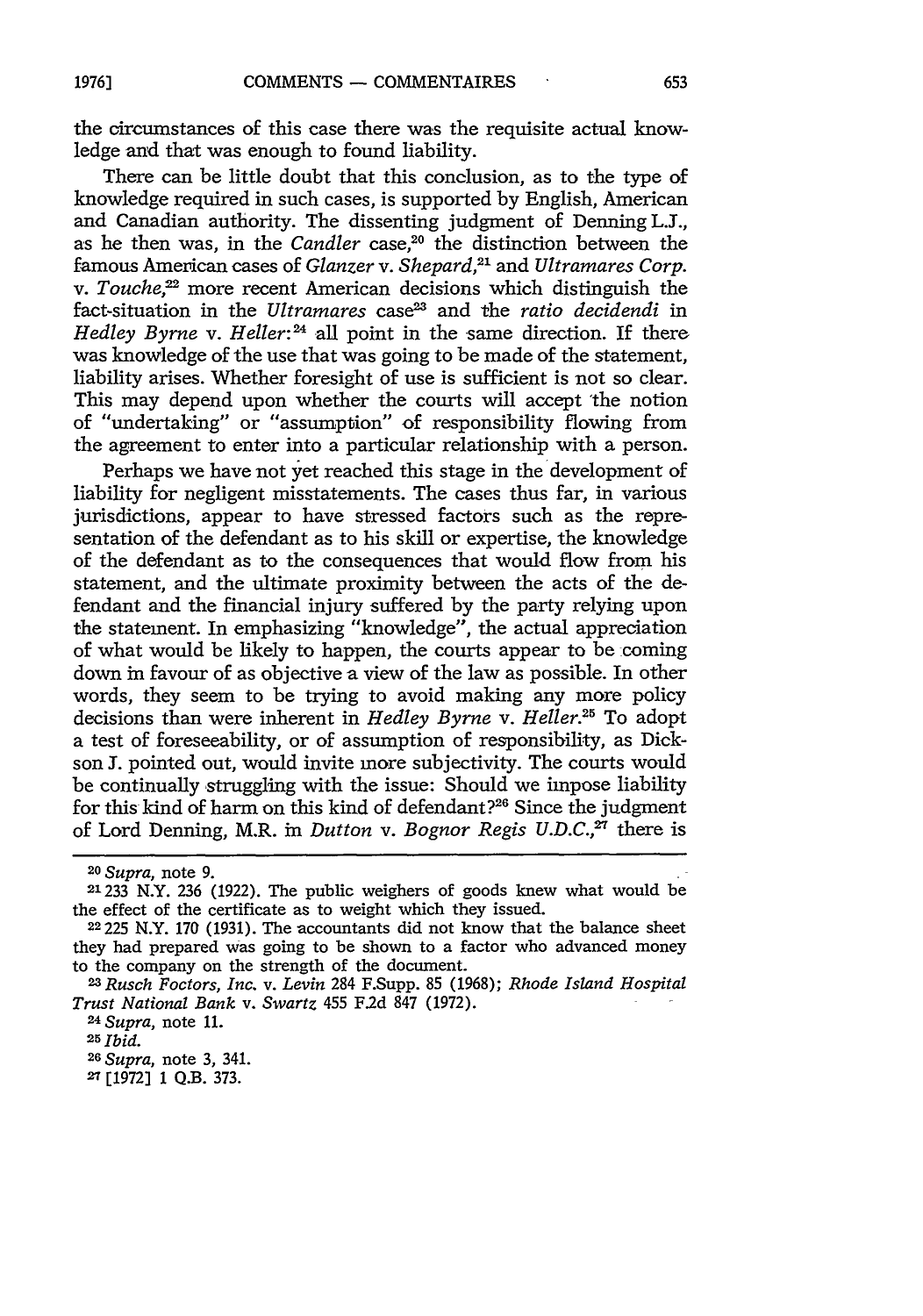more frankness in the air, and a greater willingness to admit the role of policy in the law of negligence, and the role of the courts in making policy, but there is nonetheless a certain coyness to be found in judgments (especially in Canadian courts) when it comes to declarations of this sort. If a cause can be determined on what might be called strictly factual grounds, then so much the better. Hence, perhaps, the way Dickson J. approached the issue in *Haig v. Bamford.<sup>28</sup>* Earlier authority could be used, in conjunction with the findings of fact of the trial judge, so settle the precise point under debate, without the necessity for more fundamental analysis of the role of the law. The wider philosophical issues will have to wait for future judicial determination.

Academic speculation, however, may anticipate such determination. In my earlier article,<sup>29</sup> I discussed certain aspects of the duty of care which was owed under and in accordance with the decision in the *Hedley Byrne* case. The emphasis there was upon the kinds of relationship which could give rise to such duty. What the *Haig* case entails, however, is slightly different. Granted that the parties are in the kind of relationship out of which the duty can rise *(e.g.,* by the fact that the defendant, the person providing the statement or advice, is the kind of person upon whose statements reliance may be placed, either generally or in the particular circumstances of the case), does the existence of the duty in the individual situation rest upon actual knowledge or foresight of consequences? If liability for economic or financial loss caused by a negligent misrepresentation is to approach liability for physical injury caused by other types of negligent behaviour (driving carelessly, manufacturing harmful goods, *etc.)* then it might be thought that the wider basis for liability should be the one finally adopted by the courts. Liability in negligence, generally speaking, is founded upon the foresight of the reasonable man, not upon the actual knowledge of the particular defendant. It is what he *ought* to have known or foreseen that is important, not what in fact he *did* know or foresee. Can the same not apply more generally? The danger is, as pointed out by Dickson **J.,** following the language of Cardozo **J.** in the *Ultramares* case, that this might lead to "liability in an indeterminate amount for an indeterminate time to an indeterminate class".30 But this does not have to follow, as indeed Denning L.J. suggested in the *Candler* case.<sup>31</sup>

*<sup>2</sup> <sup>8</sup>Supra,* note 2.

*<sup>2</sup> 9 Supra,* note 1.

*<sup>30</sup>Supra,* note 3, 338.

*<sup>31</sup>Supra,* note *9,* 180-84; see Fridman, *supra,* note 10, 654-656.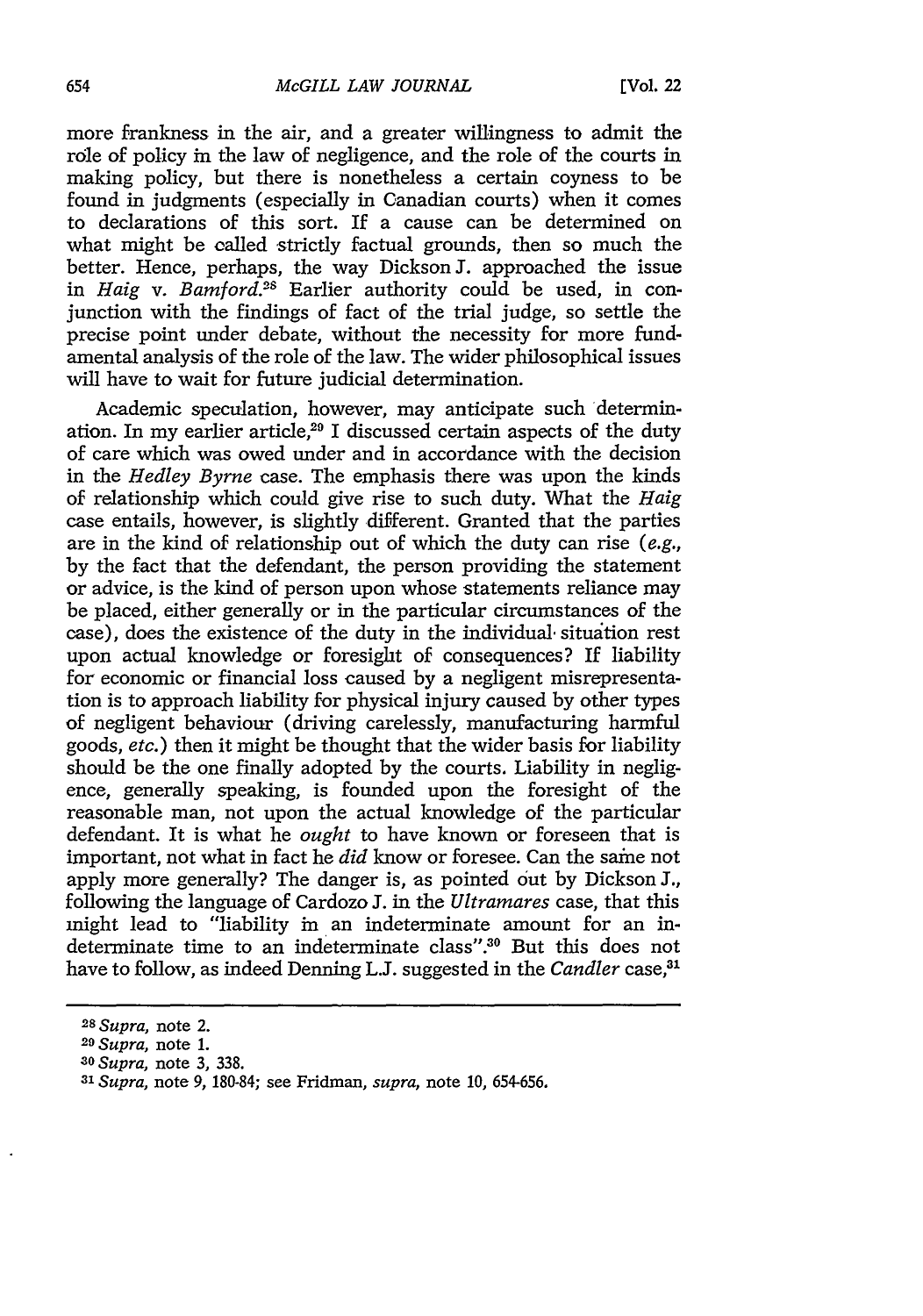and was later demonstrated in *Hedley Byrne v. Heller*.<sup>32</sup> I find it hard to accept, therefore, that basing liability upon the test of foreseeability would inevitably result in an overlarge extension of the liability that unquestionably exists or can arise at the present time. Unless the courts deliberately desire to limit liability for negligent misrepresentation (in a manner which, having regard to the example and logic of negligence liability in general, one can only describe as "unnatural"), there should be no impediment to the adoption of the foreseeability test for this type of liability any more than there has been for its adoption in the law of negligence generally.

Only the difference between physical harm and economic loss, and the possibility of larger, more extensive, more costly liability, might justify a differentiation in the bases of liability. In the days when awards of damages for physical injuries suffered through negligence are mounting.<sup>33</sup> it seems difficult to see any possible justification for a distinction between two varieties of negligence liability based upon the fear of exaggerated awards, or too extensive a liability. Events have, as it were, caught up with the fears of the 1950's, as expressed by the majority in the *Candler* case. Experience, perhaps, has come to the aid of logic - to use the contrast employed by Holmes J. almost a hundred years ago on the very first page of his book, *The Common Law.4* That being so, it is suggested that in the area of negligent misstatement there is no barrier standing in the way of broad liability compatible with the general principles of the law of negligence.

There would continue to exist limits to liability. Was the request for advice or information coupled with the reliance thereon, such as to give rise to the duty? This is the question considered by the Supreme Court of Canada in *Porky Packers Ltd v. Town of The Pas.35*

Here the plaintiff alleged he had suffered loss by beginning to build an abattoir after having been assured by an official of the municipal authority that the sale of the land on which the abattoir was going to be built had been approved by the council. The land belonged to the council. Subsequently, the sale of the land was set aside because the plaintiff had participated in the approval by the town council. Furthermore, the use of the land for an abattoir violated a planning scheme already adopted by the town. The plain-

*<sup>32</sup> Supra,* note 11.

<sup>33</sup> See, *e.g., Loney v.* Voll [1974] 3 W.W.R. 193; *Andrews v. Grand & Toy Alberta Ltd* [1976] 2 W.W.R. 385.

<sup>34</sup>O.W. Holmes, *The Common Law* (1881). 3 *Supra,* note **5.**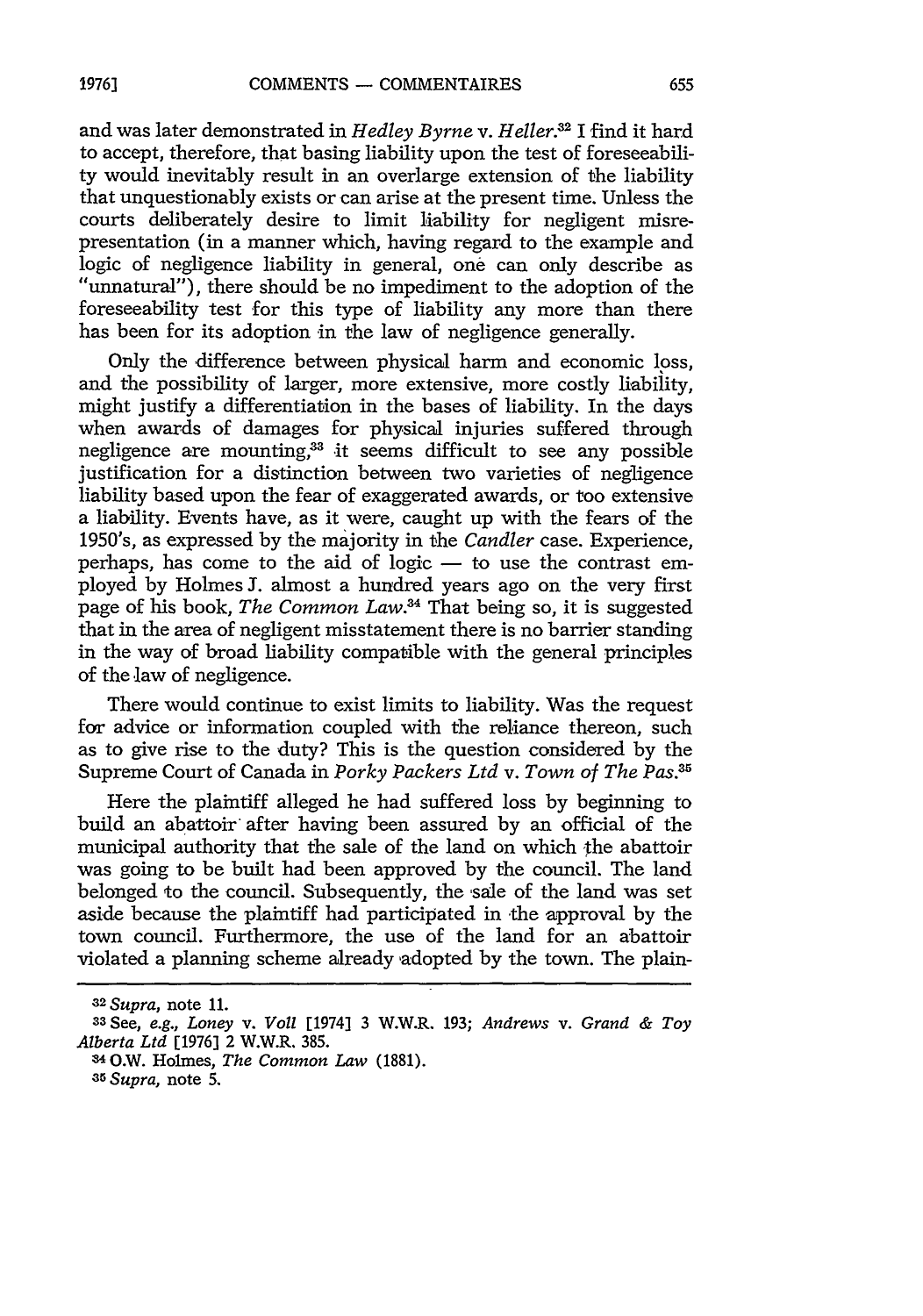tiff sued on the basis of negligent misrepresentation, alleging that the town council's agent, who should have known that both the sale and destined use of the land were improper and subject to attack, carelessly told him that the requisite approval had been obtained. The plaintiff relied upon the agent's statements and lost the money spent on construction. At trial and before the Manitoba Court of Appeal the plaintiff succeeded. 6 The Supreme Court of Canada reversed these decisions.

The real basis of the judgment of Pigeon J. (Martland and Ritchie JJ. concurring),<sup>37</sup> was the illegality of the plaintiff in participating in the sale of the land to him. Since the resulting contract between the town and the plaintiff was illegal, it would have been inconsistent and contrary to principle to have permitted an action to lie in tort on a negligent misrepresentation which induced such an illegal contract. Although the issue was left without full discussion, it seems that this aspect of the case, which appears to have eluded the courts below, figured prominently in the thinking, **if** not the language, of the Supreme Court. **A** plaintiff will not be allowed to succeed in either tort or contract, if he himself is somehow involved in illegality at the time the cause of action arises.<sup>38</sup> As an English judge said in another context,<sup>39</sup> where, as it happened, the plaintiff was equally tainted with impropriety, *procul este profani.*

However, the main thrust of the judgment of Spence **J.** (Laskin **C.J.C.,** and Judson, Dickson, Beetz and de Grandpr6 **JJ.** concurring) was in a different direction. To their Lordships the issue to determine was whether there had been a representation given **by** someone who owed a duty under the *Hedley Byrne* doctrine. There was no representation, nor was there any negligence. But, perhaps more importantly, the situation did not come within the doctrine. As Spence **3.** explained:

It is requisite for liability under the *Hedley Byrne* principle that the representations be made to a person who has not expert knowledge himself **by** a person whom the representee believes has a particular skill or judgment in the matter, and that the representations were relied upon to the detriment of the representee.<sup>40</sup>

In the case before the Court, as the faots revealed, the plaintiff, the representee, as Spence **J.** called him, had more knowledge of what was going on, or was supposed to be going one, than the

**<sup>36</sup>***Cf.* Fridman, *supra,* note **1, 25-27.**

**<sup>37 (1976) 7</sup>** N.R. **569,** 584.

**<sup>38</sup> G.H.L.** Fridman, *The Wrongdoing Plaintiff* **(1972) 18** McGill **L.. 275.**

*<sup>3</sup> <sup>9</sup>Harry Parker Ltd v. Mason* [1940] 2 K.B. **590, 602** *per* McKinnon **L.J.** *<sup>40</sup> Supra,* note **32, 583.**